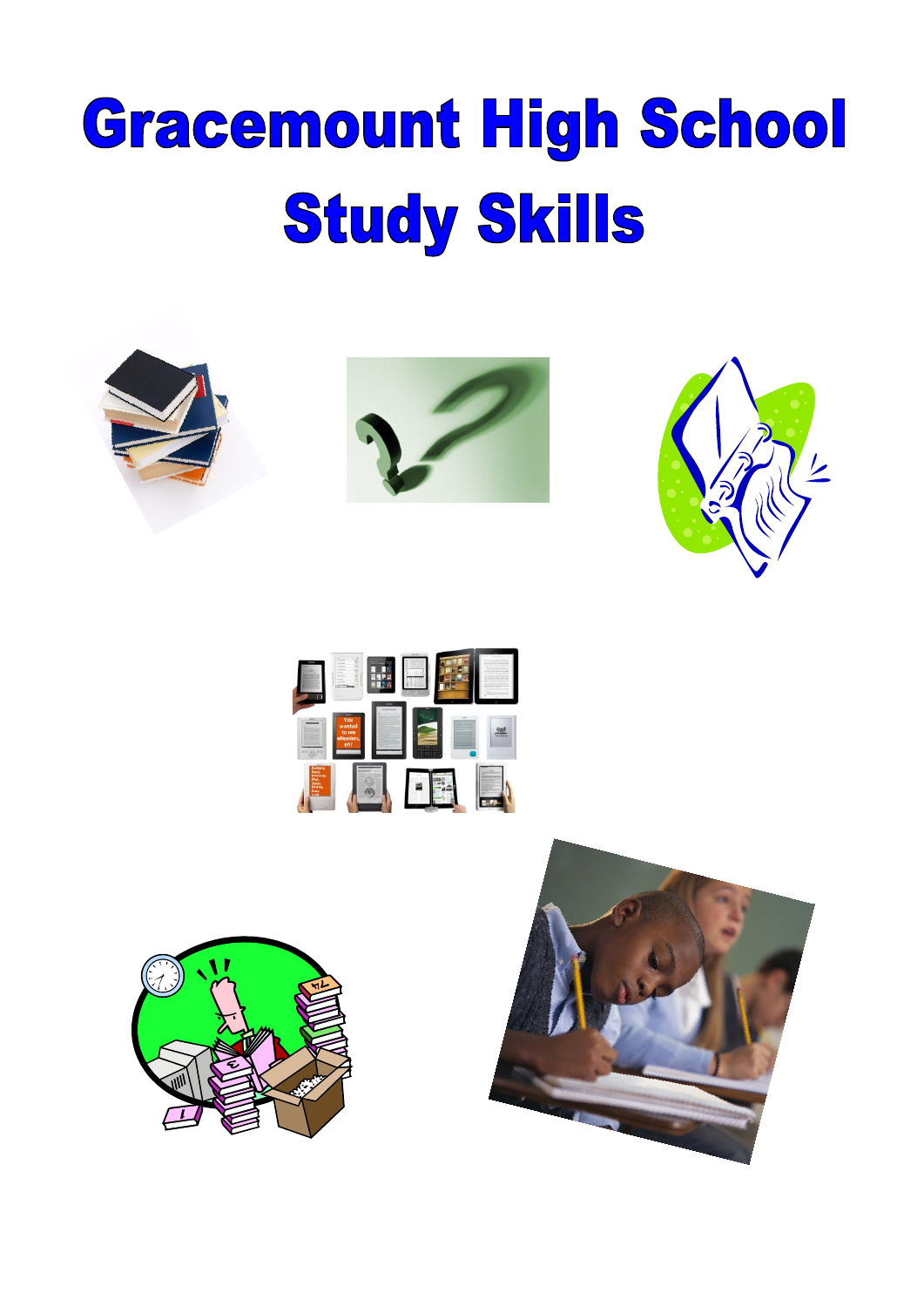# **What is study?**

Study is learning, revising, explaining. Being able to recall and use the knowledge. Your main focus at school should be to be responsible for your own learning, becoming an Independent learner.

#### **Top tips for Study**

- Attend all your lessons
- Have all your equipment
- Participate and try your best- ask questions, discuss topics with your peers
- Always ask if you are stuck your teacher, a member of staff or a classmate
- Keep your notes for each subject up to date. Review each unit as
- GASS / Study support GASS is a tremendous opportunity to get extra help and guidance from your teachers. Make sure you have something specific to get help about. Teachers are not mind readers. You need to tell them what you need help with.

#### **Time Management** …fitting everything in



As a pupil you have to balance a number of study tasks, leisure activities, and household chores or work each week. The best way to be in control of this is to have a planner. You could use your Gracemount planner, or paper planner, pinned on your bedroom wall, or in one of your school folders, or you could use the calendar facilities on you mobile, tablet or computer. (See the

example on the next page)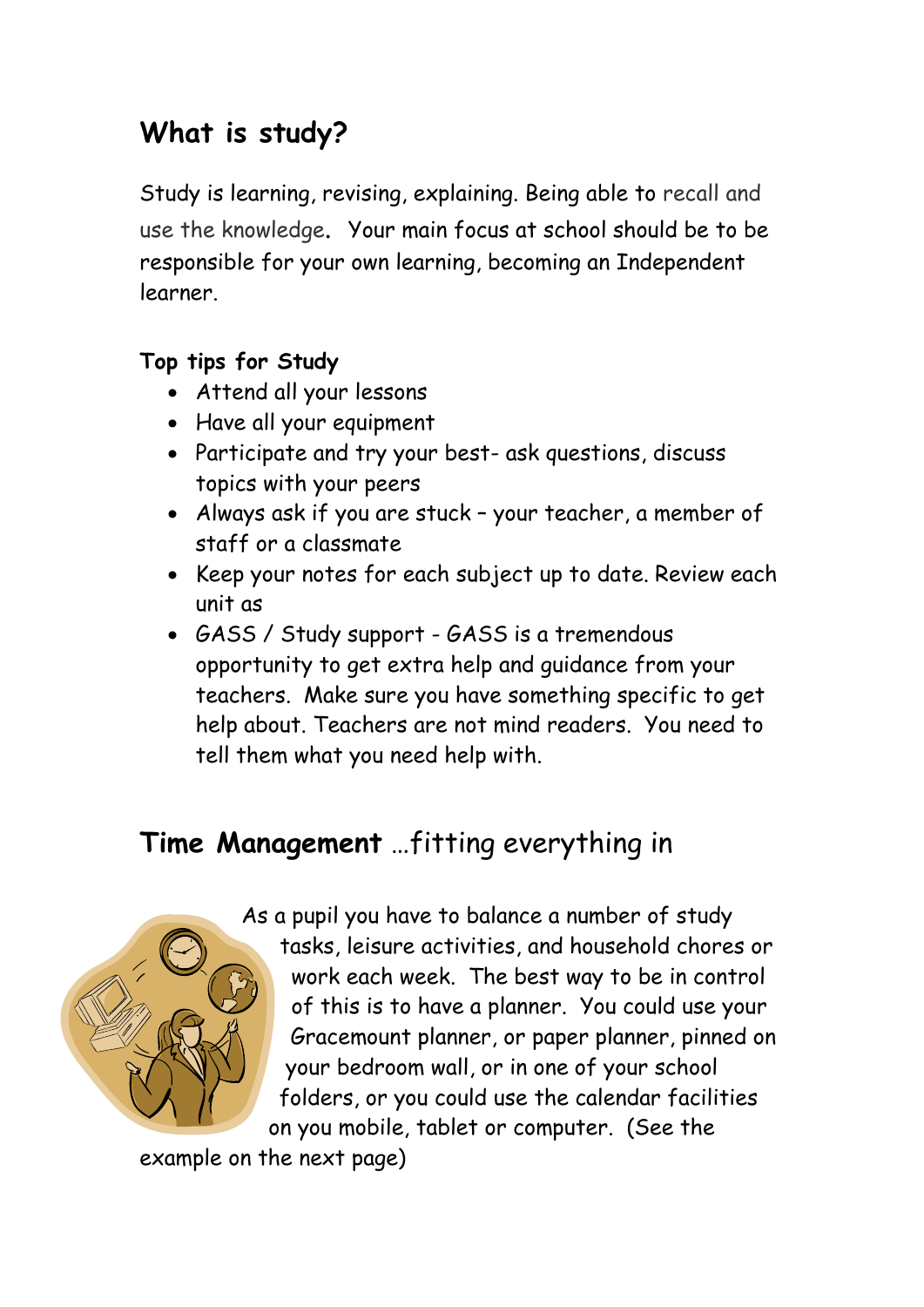**Planning your time** – Remember to add everything to your timetable. If you plan, you can fit everything in. Try to have a balance, not too much study or too much leisure / social time.

|           | $7 - 8.30$                                            | 8.30                                    |                                       |                                             |                       |                                    |
|-----------|-------------------------------------------------------|-----------------------------------------|---------------------------------------|---------------------------------------------|-----------------------|------------------------------------|
| Monday    | Get up /<br>wash /<br>breakfast/<br>walk to<br>school | School                                  | Fb/Twitter/                           | Pointless<br>/ Tea                          | Gym                   | Computer<br>/ $TV/$<br><b>Bed</b>  |
| Tuesday   | Get up /<br>wash /<br>breakfast/<br>walk to<br>school | School                                  | Maths<br>Gass<br>Fb/Twitter/          | Pointless<br>/ Tea                          | Art<br>Folio<br>piece | Computer<br>/ $TV/$<br><b>Bed</b>  |
| Wednesday | Get up /<br>wash /<br>breakfast/<br>walk to<br>school | School                                  | Fb/Twitter/                           | Pointless<br>$/$ Tea<br>Maths<br><b>Hwk</b> | $p/t$ job<br>Asda     | <b>Bed</b>                         |
| Thursday  | Get up /<br>wash/<br>breakfast/<br>walk to<br>school  | School                                  | <b>History</b><br>Gass<br>Fb/Twitter/ | Pointless<br>$/$ Tea                        |                       | Computer<br>/ $TV$ /<br><b>Bed</b> |
| Friday    | Get up /<br>wash /<br>breakfast/<br>walk to<br>school | School<br>Fb/Twitter/                   | <b>Swimming</b>                       | Pointless<br>$/$ Tea                        | Cinema                | Computer<br>/ TV $/$<br><b>Bed</b> |
|           | $7-9$                                                 | $10-12$                                 | $12 - 3$                              | $3 - 6$                                     | $6 - 10$              | $10 - 12$                          |
| Saturday  |                                                       | Fb/Twitter/<br>Clean<br><b>Bathroom</b> | Out for<br>Pizza                      | Hibs v<br><b>Hearts</b><br>game             |                       | Computer<br>/ TV $/$<br><b>Bed</b> |
| Sunday    |                                                       | Go for a<br>run                         | Type up<br>English<br>essay           | Revise for<br>computing<br>test             | $p/t$ job<br>Asda     | <b>Bed</b>                         |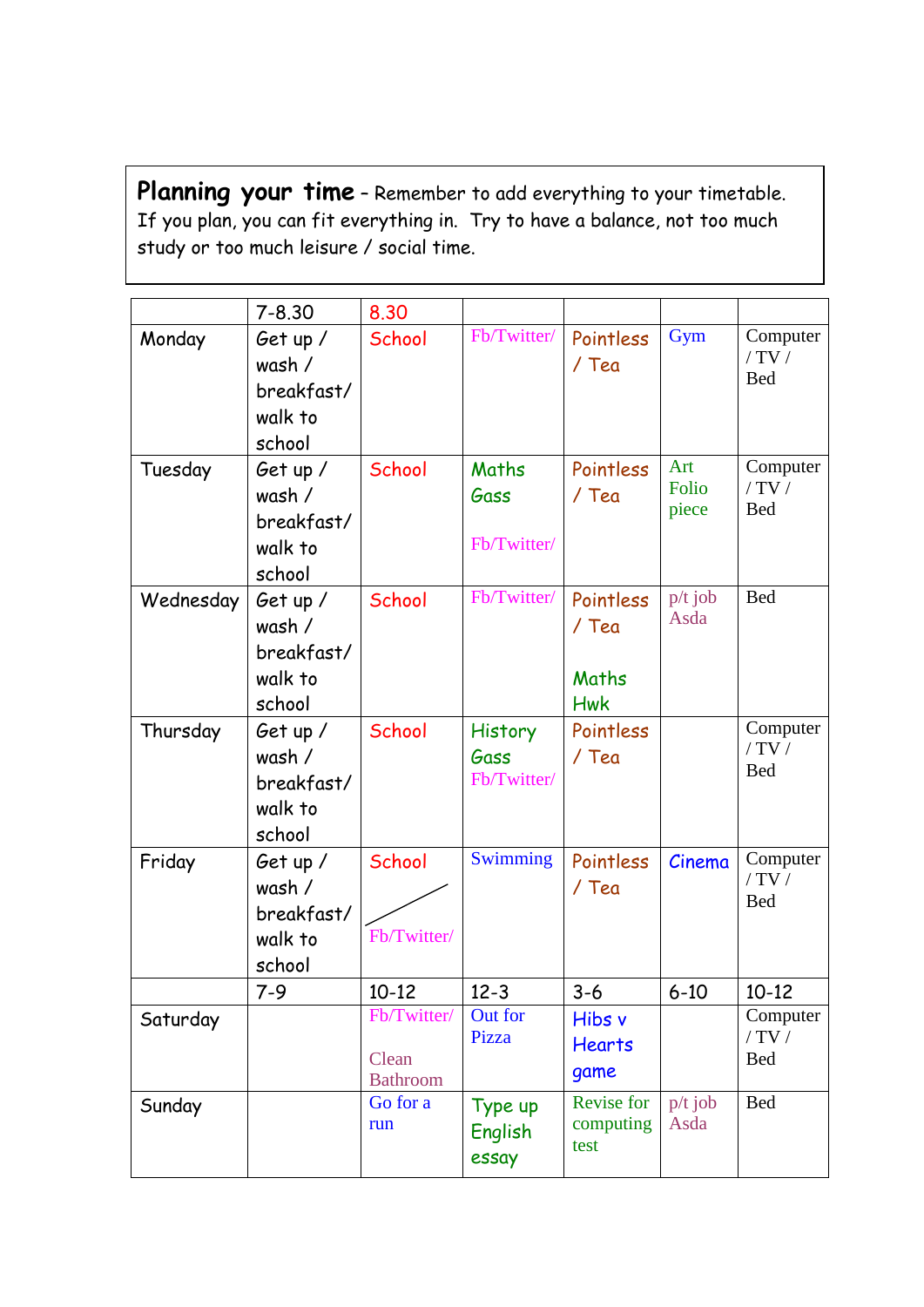# **Learning Styles**

Everyone learns best in his or her own way. By trying different techniques, you can figure out which methods work best for you. Below are strategies that help students with different learning styles. Try them, adapt them, and add to them. However a combination of all the strategies works best.

Optimum learning is achieved when all senses are involved.

#### **Auditory Learners:**

Auditory learners absorb information best by hearing it aloud. They do well with spoken instructions and class discussions.

> Try recording yourself reading your notes and play it back to yourself



- Say sentences aloud before or during writing
- Brainstorm into a tape recorder and play it back, stopping as you write
- . Speak aloud through steps of problems/assignments and instructions
- Attend study group sessions

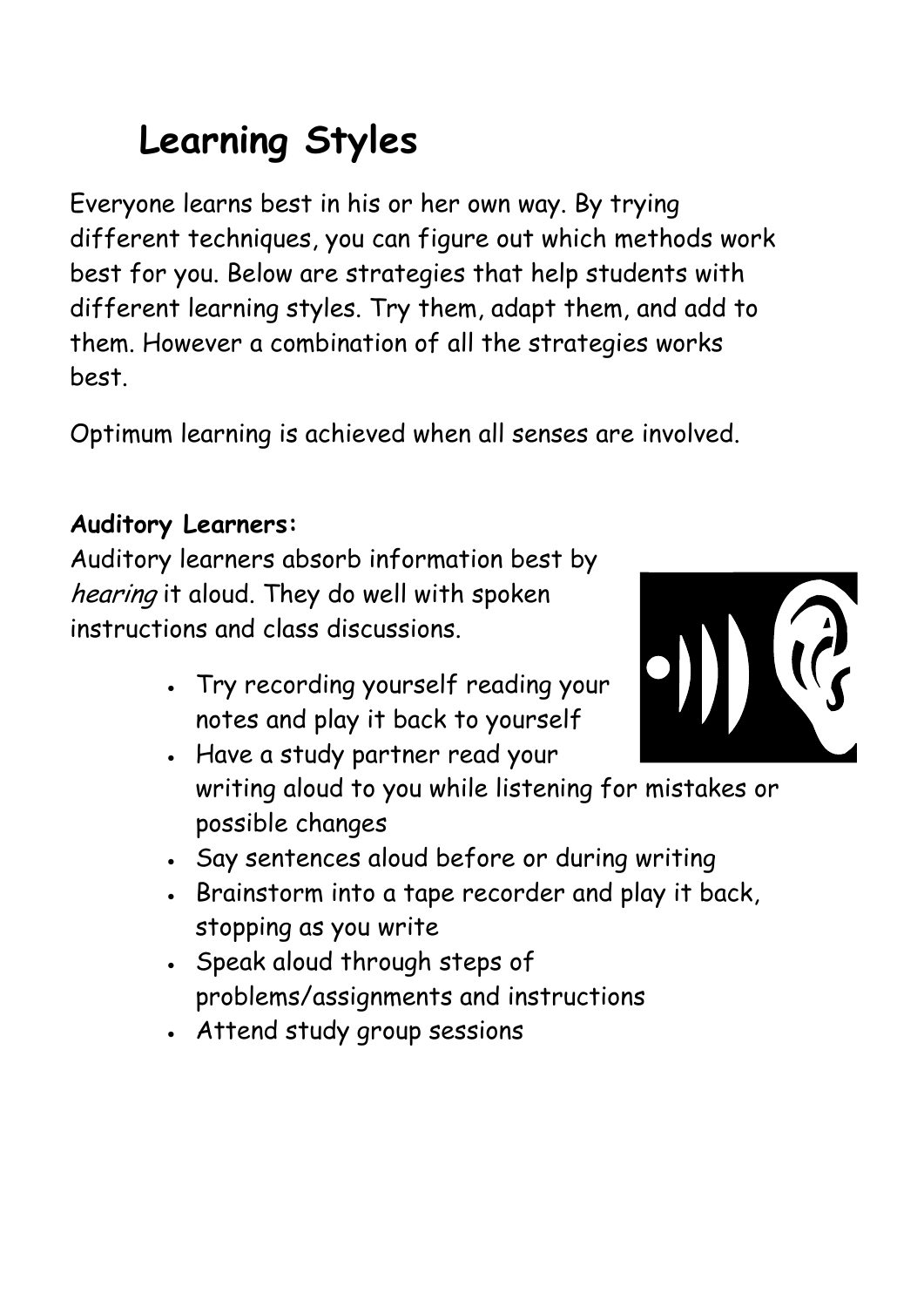#### **Hands-On/Kinesthetic Learners:**

Kinesthetic learners understand and learn through the process of doing.



- Involve motion into studying
- Take breaks from long sitting sessions (get up, move around)
- Draw maps, mind maps, and diagrams of projects/papers

#### **Visual Learners:**

Visual learners understand concepts by being able to see them, and they learn new tasks by watching them demonstrated.

- Use symbols and abbreviations in your notes
- Learn shorthand (or develop your own!)
- Ask for demonstrations and examples whenever possible
- Outline, mind map
- Draw diagrams and pictures
- Colour code
- Study away from visual distractions (i.e. televisions, posters, motion)

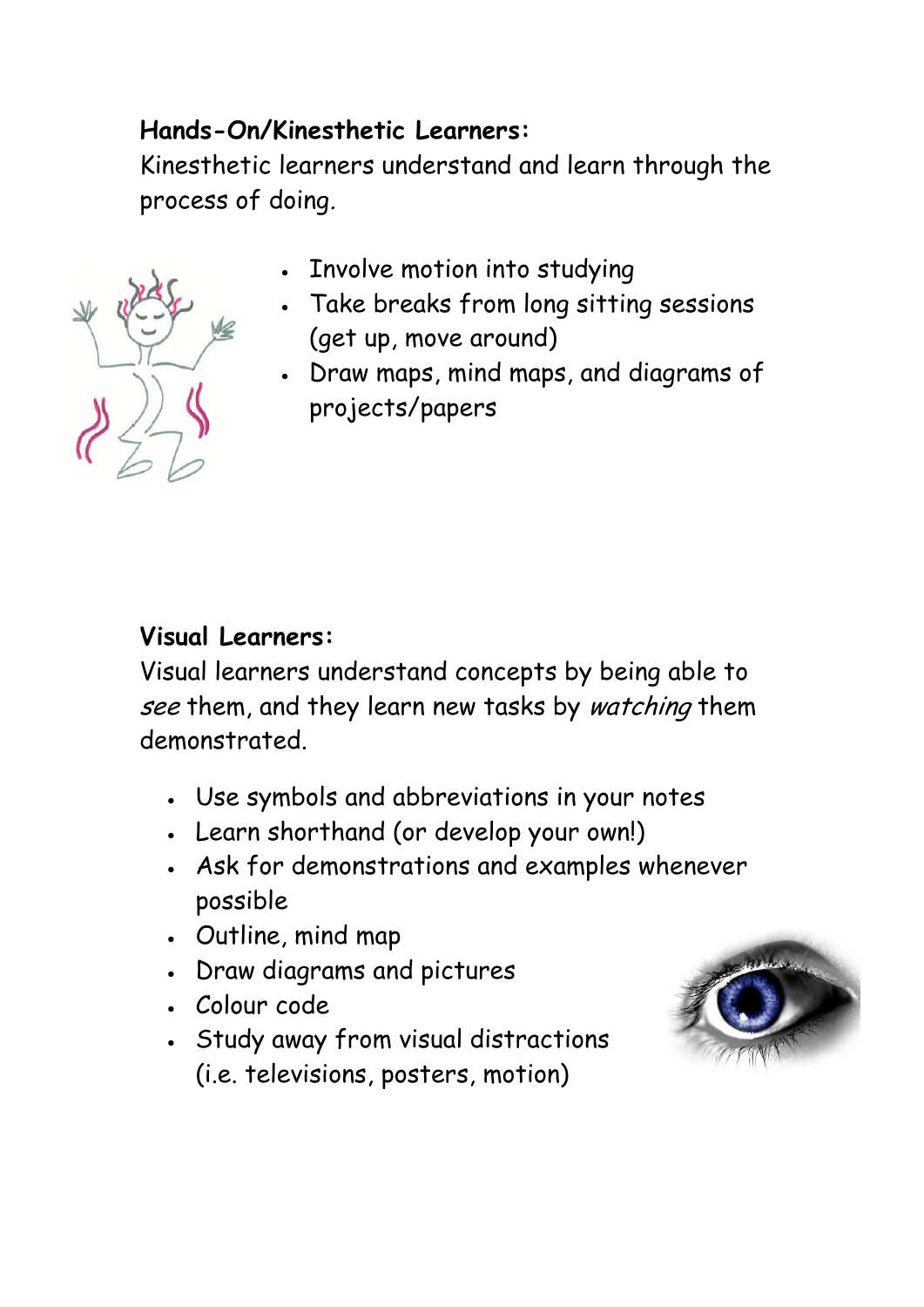### Note Making Skills

There are a number of ways to make notes and for a variety of different purposes. – Research, revision, reviewing

**Brainstorming** – use at the start of a piece of work to put down what you know already about a topic and what you would like to find out.



**Linear notes** – these are the most common type of notes, which follow the order of what a teacher is saying or a text you are reading, or a DVD you are watching. They normally require you to go back and re write them for better understanding, or allowing you to use your own words.

**Visual notes** – If you are a visual learner, or need to remember diagrams, these are really good notes to make. You may need to make mood boards for Art, Dance, Cake Decorating or Beauty.

**Headings / Bullet points** - It is always important to know what you need to make notes about, so creating headings or questions help you structure your research. You can also use these notes when reviewing information.

**Grid notes** – These help structure your research and note making. An excellent way of remembering where you got your information. If you need more space, use a bigger piece of paper.

**Mind Maps**\* see separate section – Mind maps are an excellent revision tool

Top tips

- Use Abbreviations, symbols, acronyms (abbr,  $\odot$  NATO)
- Use coloured pens bright notes help you remember!
- Highlight important points
- Underline important points
- Use diagrams / pictures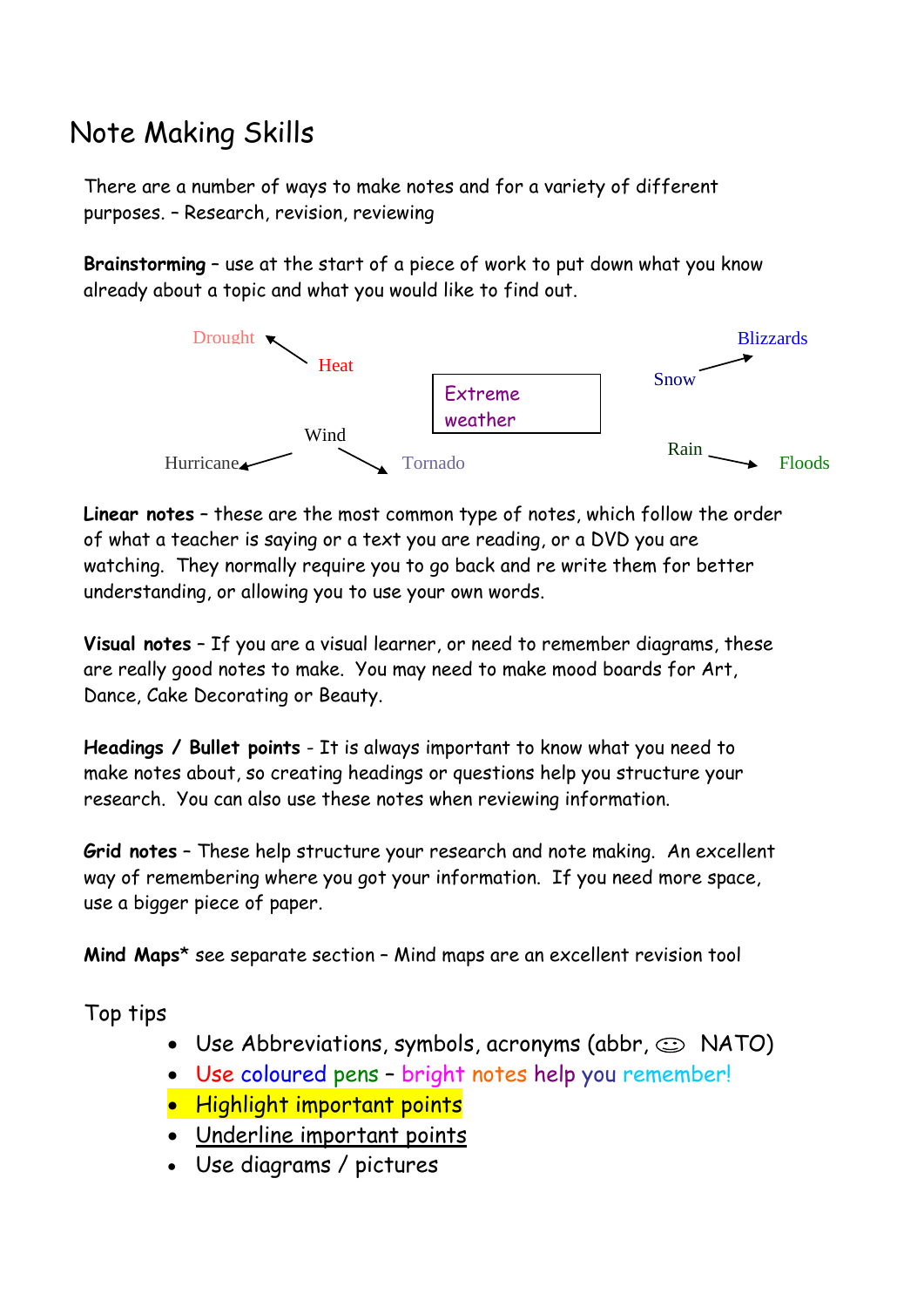

#### **Mind Mapping!**

You've probably already heard of Mind Mapping.

 Maybe you already use it in your lessons. But if not here's what you need to know:

A mind map is:

- An easy way to get information into and out of our brains.
- Quick and it works
- $\bullet$   $\;$  Best way of coming up with ideas and planning projects.

Here is an example of how a mind map works:

What pops into our head if I say the word HOUSE?



 Would it be a **printout** of the word, written in a line across the  $\overline{\phantom{a}}$ page? Or would you get a **picture** in your mind?

 $\overline{a}$  For most people, it would be a visual image of your own house, or the place where you live. That's because your brain thinks in colours and pictures. You can use this fact to help revise important information for school .

Mind Map Tool Kit:



 Blank paper (landscape) Coloured pens Your brain

How to Mind Map:



- t. 1. Draw a picture in the middle of the paper that sums up your main topic/subject.
- $\mathbf{r}$  2. Draw some thick lines from the picture to show your main ideas.
- 3. Now add some pictures and notes to aid your memory. You can add in extra lines – like the branches of a tree to extend your ideas.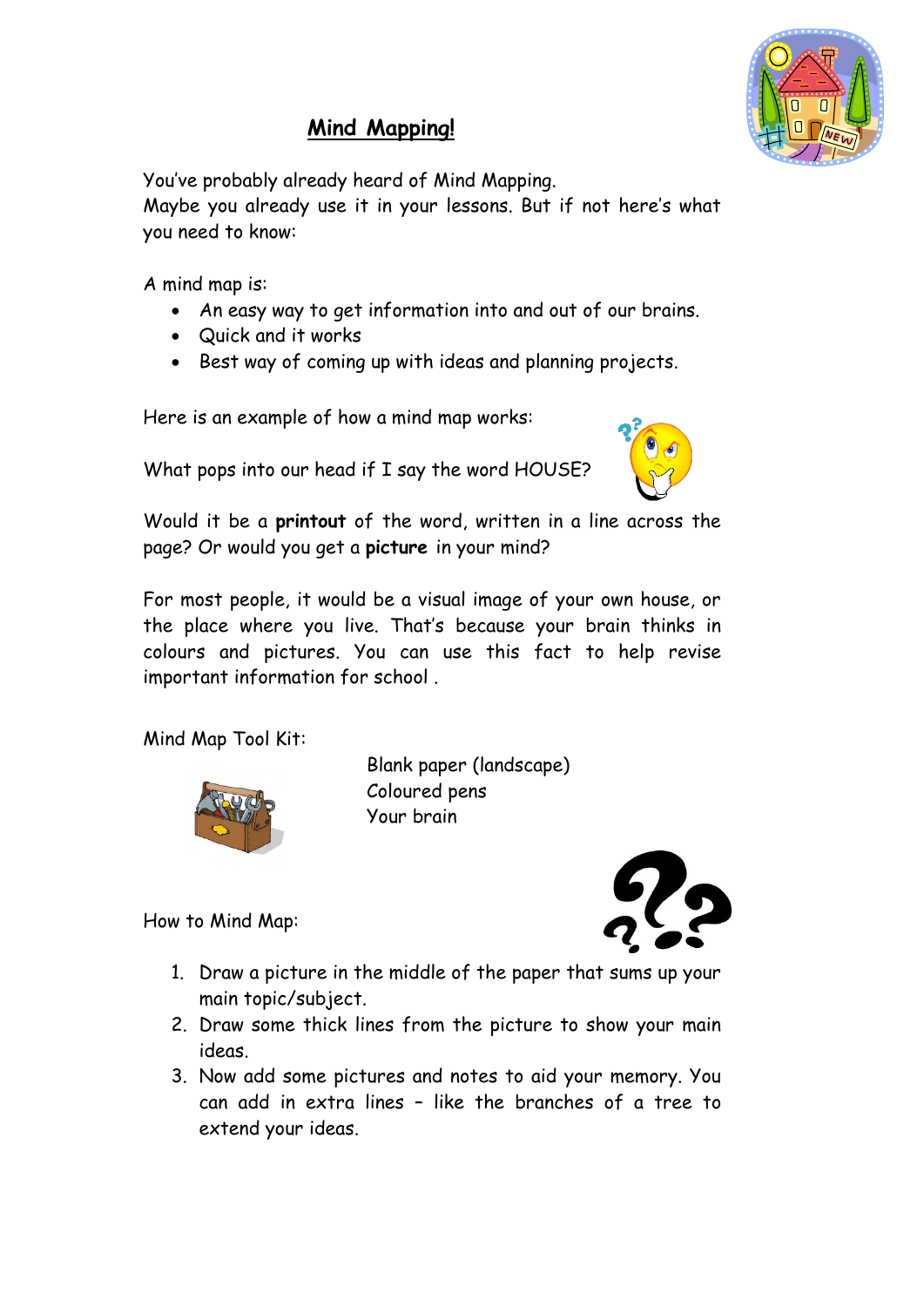#### **Here's a step by step guide- in pictures- of how to mind map!**



**Step One**: Write/Draw your main topic in the middle of

**Step Two**: Add the most important topics.



**Step Three**: Add information about the most important topics- either as notes or pictures.



**Step Four**: Look over your mind map to revise a lot of information at once. You can see what's most important, how links are related and any notes or pictures that can be used to demonstrate your own, personal understanding of what you have learned.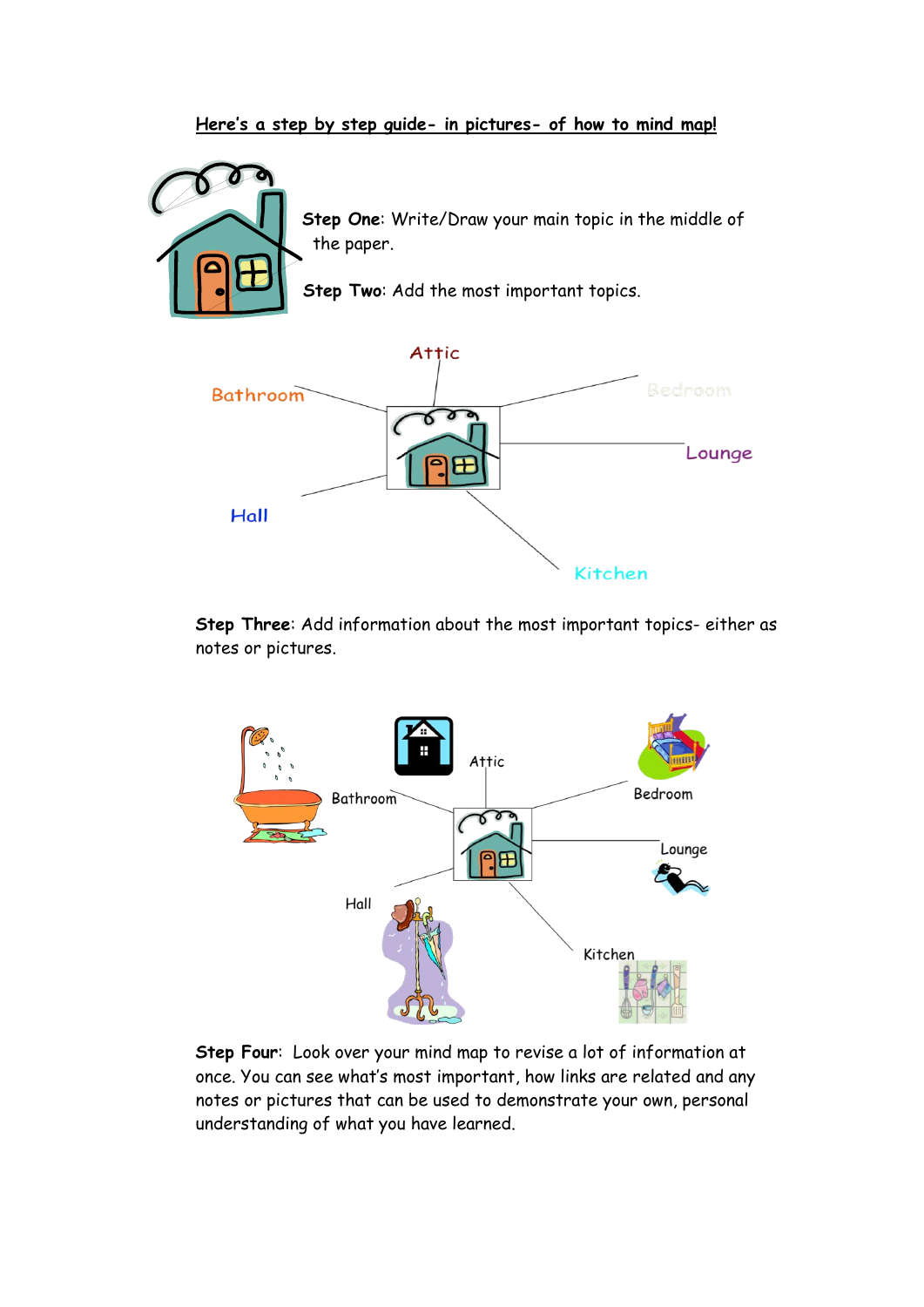# **Condensing Notes**

One method to use for revision is to reduce your class notes.

From a complete topic > to note form > short sentences > headings.

- For each topic, condense all the important information onto one A4 sheet of paper. Sometimes drawing diagrams make are better than written notes
- Further condense the information to an A5 sheet
- Create memory cards, with just the headings and a few key facts. It is



these headings that you use for revision in the closing days leading to your NABs or exams.

Notes reduction for CDT might have a heading Industrial Processes This heading should trigger a range of industrial processes, casting, shaping plastic

 If by any chance the brief notes are not clear, students can refer back to the complete topic.

This will eventually be timesaving as you don't want to be going through your complete set of topics close to an exam. Passing exams to a good

standard is hard work. It requires commitment and organisation, that will eventually help save you stress and anxiety.

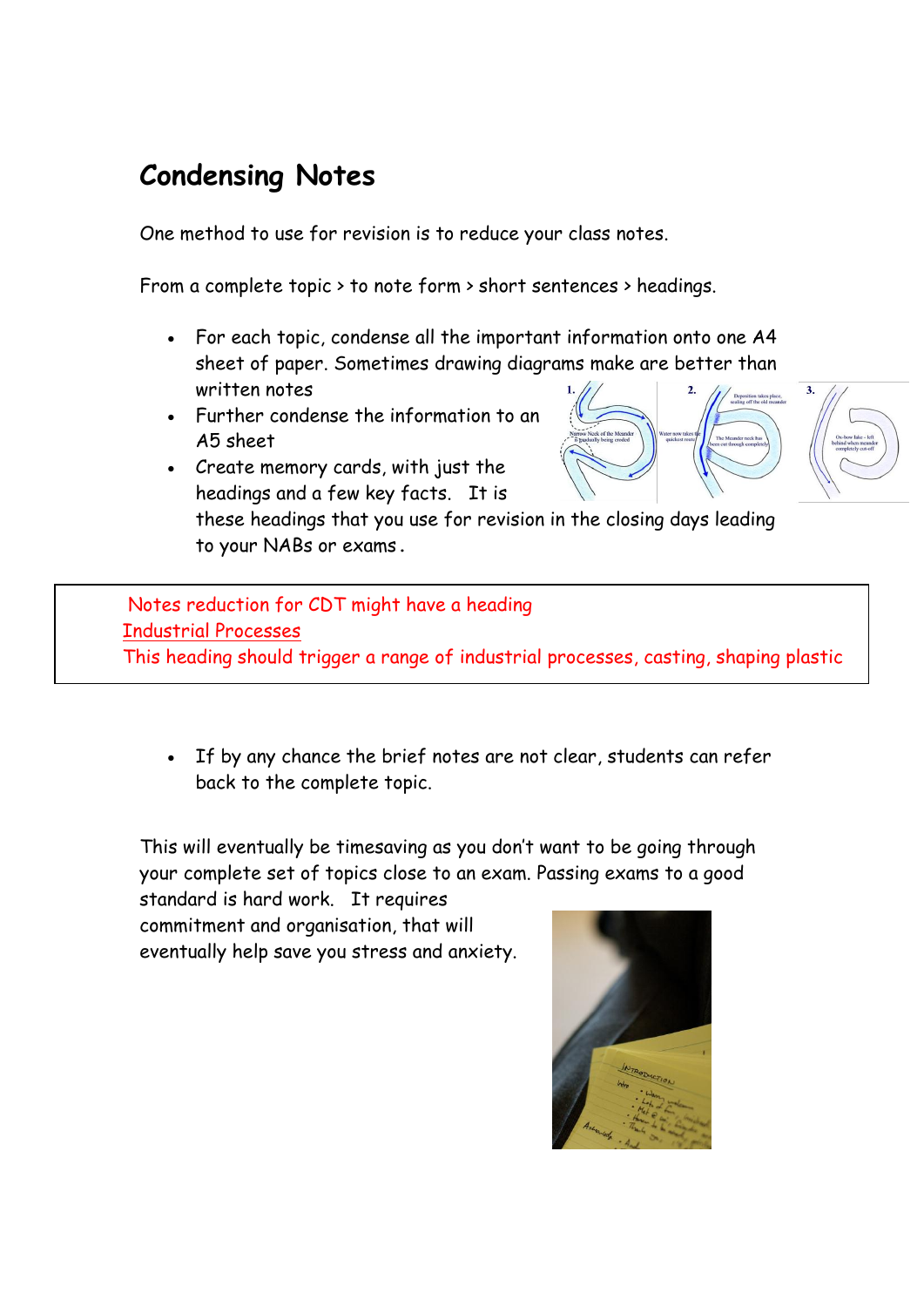#### **Exam Preparation**

Passing exams to a good standard is hard work. It requires commitment and organisation, that will eventually help save you stress and anxiety. Here are ways to help you be prepared for your exams.

•Make an exam and study timetable – see the example on the next page





•Be realistic, do not try to cram everything into one day

- Use the SQA website / Prelim timetable for the dates and times of your exams
- Make sure you chunk your revision manageable portions.

•Revise a section at a time, take a break then go back and test yourself

• Remember to add in fun activities / breaks. Exercise is good for your brain!

• Get help if you are struggling. Your teacher will be available, even a friend or fellow pupil could aid you.

•Keep hydrated - drink plenty water, this aids concentration.

•Have everything you need to hand – pens, equipment, notes etc.





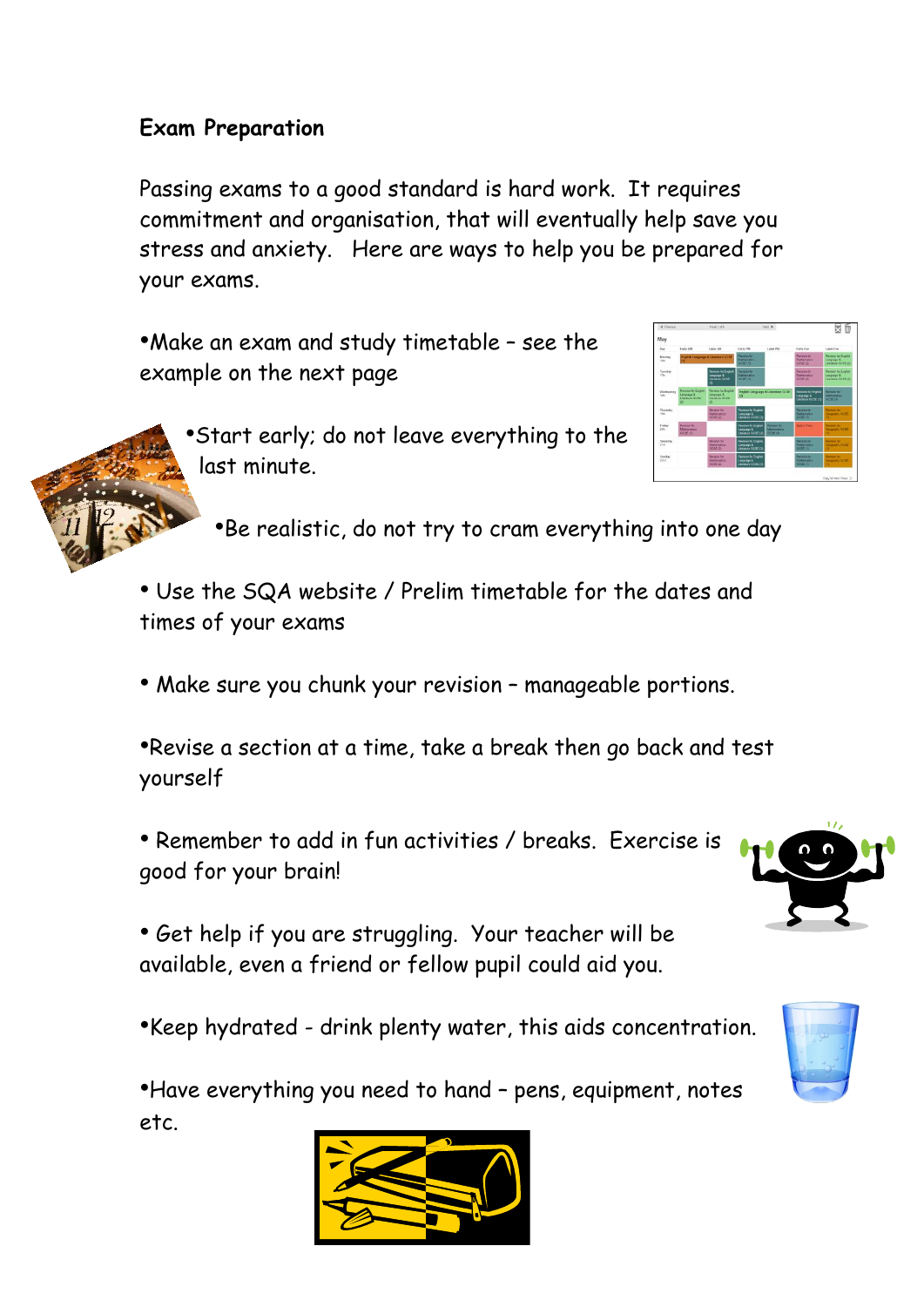#### **Different ways to revise**

•Lessons – make the most of your time at school

•Attend GASS, Easter revision sessions and see if teachers are available for help during exam leave

•Past Papers - look at the key questions / words

•Teach a friend – explain a topic to a classmate.



•BBC Bitesize – go through the revision pages, then take the test.

•GLOW

lighting up learning

•Revision Guides

•Use your own notes – Condense, reduce your notes – see page Picture notes – Draw diagrams and add labels and notes Mindmaps - \* see separate information on page